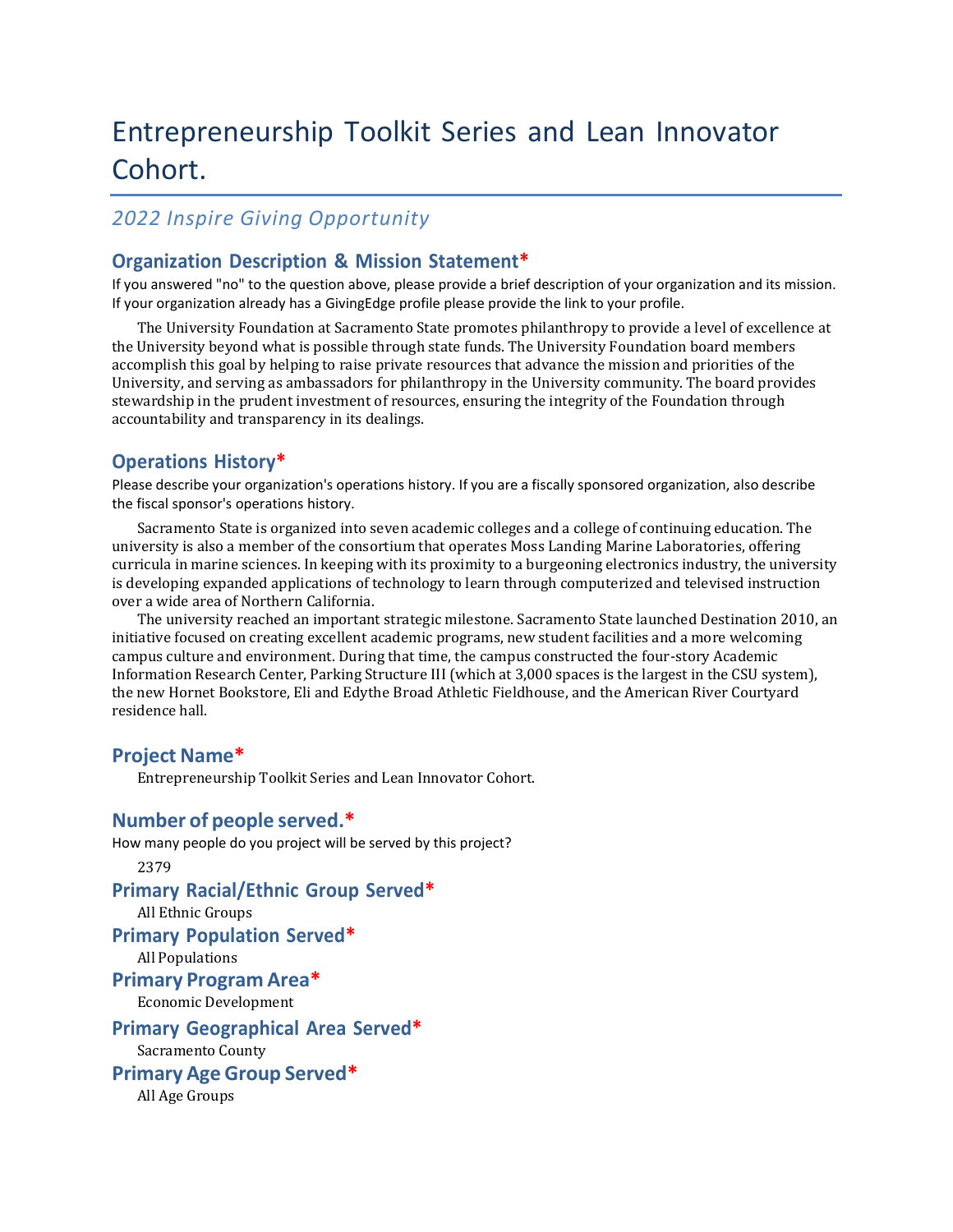# **Describe the project, program or other effortsfor which you are applying for funding.\***

Include how your project, program or other efforts will impact the focus area of Community and Economic Development and Affordable Housing.

In 2021, we aim to run five Virtual Entrepreneurship Toolkit Series. These five-week long programs that support emerging entrepreneurs and growth-stage businesses with the tools, mindsets, and frameworks to launch and scale their business. These five-week long series serve as an entry point for entrepreneurs to gain education, skills, and connections to support them in solving their business challenges. In addition to this, as they attend these sessions our entrepreneurs are able to leverage one-on-one consulting from the Carlsen Center team (an executive director and two entrepreneurs-in-residence). The one-on-one consulting varies based on the needs of the entrepreneur but can be supportive of business planning, fundraising, market development, prototyping, and capacity building (connecting to Career Center on campus and courses for student support).

Lastly, the Carlsen Center will utilize its role as a hub in the innovation and entrepreneurial ecosystem to connect with key partners to ensure diverse businesses are involved and engaged in these services. The Carlsen Center has partnered with the City of Sacramento on a mentoring platform that will serve as a free auxiliary resource for these entrepreneurs in overcoming their challenges.

#### **Primary Target Population\***

Describe the primary target population of your project.

Our strategy for supporting diverse small businesses especially those led and owned by Black, African American, Latino, Asian American, American Indian, and Alaska Native people is leveraging an Entrepreneurin-Residence structure that utilizes the full weight of the University and Carlsen Center to support entrepreneurs with hands on experiences and best-in-class education. The Entrepreneur-in-Residence will deliver Virtual Entrepreneurship Toolkit Series as well as provide one-on-one consulting to clients coming into the Carlsen Center.

The target audiences will be reached through community partners such as but not limited to the Inclusivity Project (SBDC Program), Sacramento Hispanic Chamber of Commerce, Sacramento Asian Chamber of Commerce, Sacramento Black Chamber of Commerce, FourthWave, student clubs, etc.

## **Intended Outcomes\***

Describe 2-3 key outcomes your organization wants to achieve as a result of the Inspire Giving Grant.

Include how the in-kind and volunteer opportunities will help achieve these outcomes.

Through the generosity of the Inspire Giving grant, the Carlsen Center aims to have 2 key outcomes.

The first outcome is to have new business starts. We would like to be able to start 5 to 10 new businesses through these funds. We would deem a new business start as one in which someone (forms an entity, sole proprietorship, purchases business needs, makes sales, etc.) The second outcome is to support the founders in raising capital for their ventures. We would aim to see our cohort of founders raise \$100,000 within 12 to 18 months of the program.

#### **Project Sustainability\***

Indicate the ways in which future funding needs for your requested project will be addressed after funding from the Sacramento Region Community Foundation has ended.

The Carlsen Center Entrepreneurship Toolkit Series and Lean Innovator Cohort will remain sustainable through the generosity of individual, corporate and foundation donors. In addition, the Carlsen Center has budgeted funds to be able to offer programming beyond what philanthropy can accomplish.